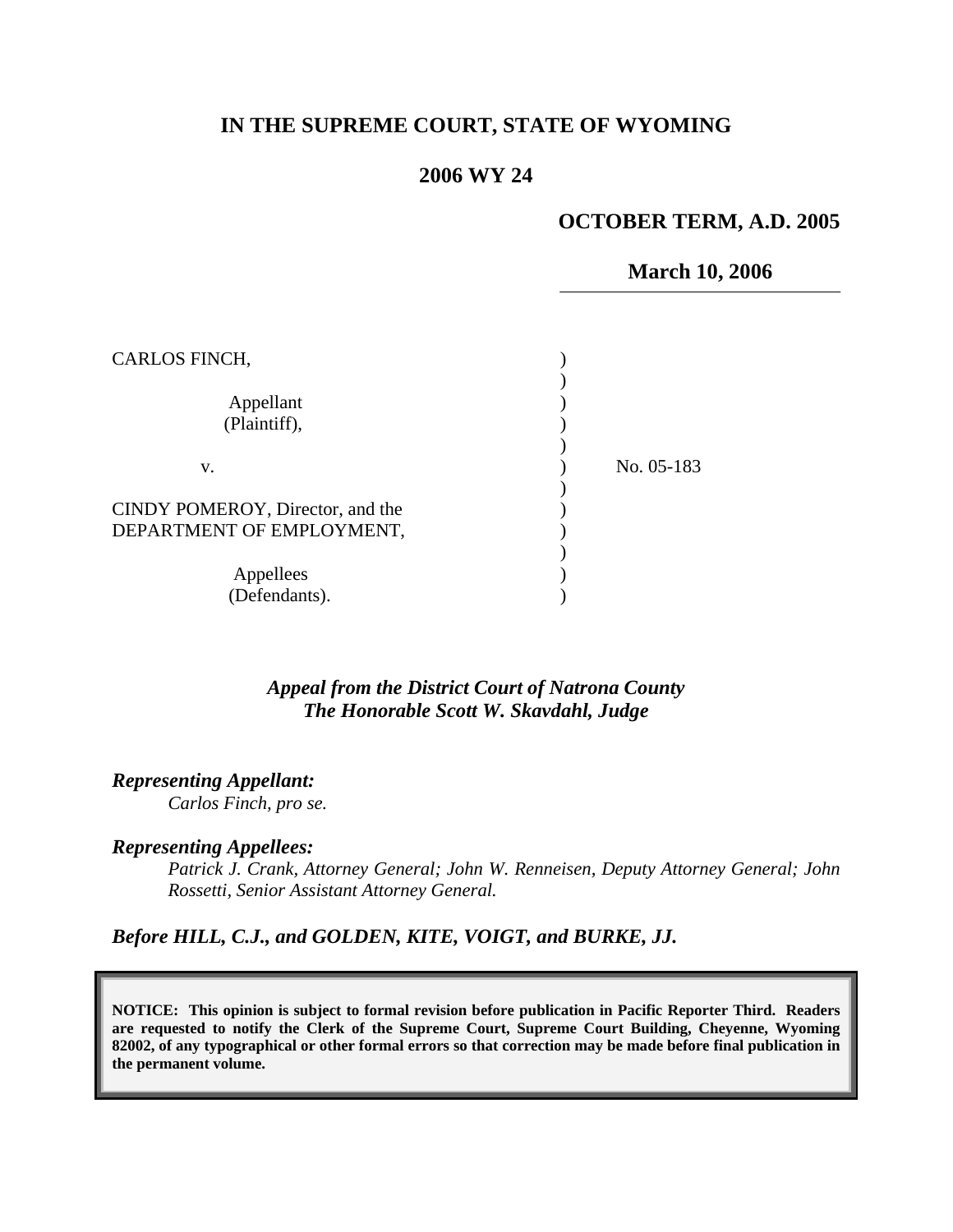#### **BURKE, Justice.**

[¶1] Carlos Finch, *pro se*, appeals from the district court's order granting the defendants' motion to dismiss his complaint. In his complaint, Mr. Finch stated his causes of action as follows:

> COMPLAINT FOR INTENTIONAL INFLICTION OF EMOTIONAL DISTRESS AND/OR NEGLIGENT INFLICTION OF EMOTIONAL DISTRESS, TRESPASS TO CHATTEL, AND/OR CONVERSION, CIVIL DISOBEDIENCE, 42 USC 1983, INTERFERING WITH FEDERAL PROTECTED ACTIVITY – RIGHT TO PRESENT EVIDENCE – RIGHT TO PETITION THE COURTS – DUE PROCESS CIVIL RIGHTS ACT OF 1870, CIVIL RIGHTS ACT OF 1871.

[¶2] In response, the appellees raise a preliminary issue relating to Mr. Finch's failure to comply with the Wyoming Rules of Appellate Procedure and request that we exercise our discretion pursuant to W.R.A.P. 1.03 and either refuse to consider Mr. Finch's contentions or dismiss his appeal. Appellees identify the following instances of noncompliance:

> Finch's Notice of Appeal does not comply with the requirements of Wyo. R. App. P. 2.07. Finch's Notice of Appeal misnames the Wyoming Supreme Court as the Court of Appeals for the State of Wyoming. The Notice of Appeal does not contain all pleadings that assert a claim for relief in the appendix as required by the rule.

> Finch's brief does not comply with the requirements of Wyo. R. App. P. 7.01 as follows:

> > 1. The title page does not identify the party filing the brief as required by Wyo. R. App. P.  $7.01(a)(2)$ .

> > 2. The title page does not identify the name, address and telephone number of the attorney or pro se party preparing the brief as required by Wyo. R. App. P. 7.01(a)(3).

> > 3. A table of contents, with page references is not present as required by Wyo. R. App. P. 7.01(b).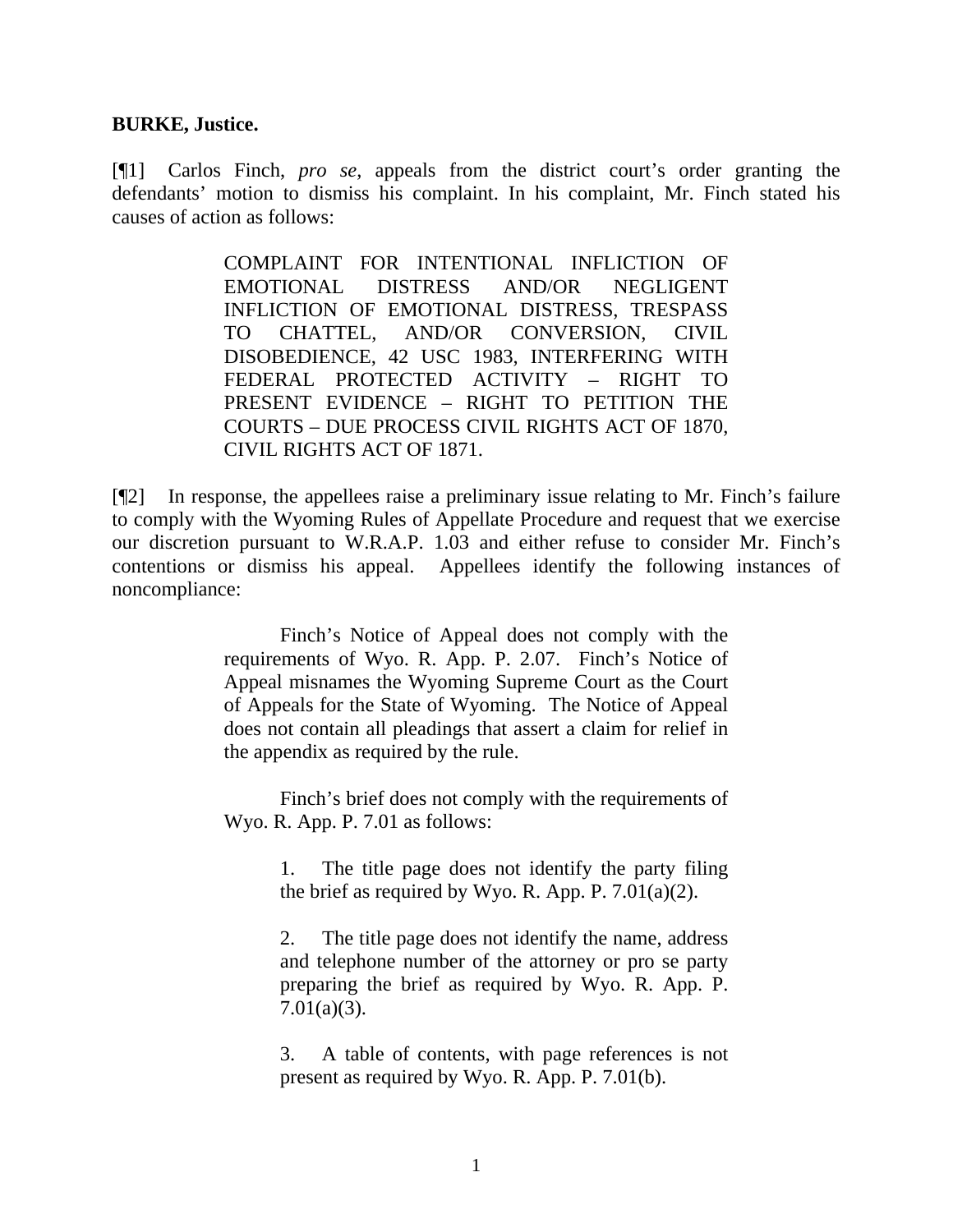4. A table of cases alphabetically arranged (in one list or by jurisdiction), statutes and other authorities cited, with reference to pages where they appear is not present as required by Wyo. R. App. P. 7.01(c).

5. A statement of the issues presented for review is not present as required by Wyo. R. App. P. 7.01(d).

6. A statement of the case including the nature of the case, the course of proceedings, and the disposition in the trial court is not present as required by Wyo. R. App. P. 7.01(e)(2).

7. A statement of the facts relevant to the issues presented for review with appropriate references to documents listed in the index of the transmitted record is not present as required by Wyo. R. App. P.  $7.01(f)(1)$ .

8. The argument is not cogent and does not contain proper citations to authority, statutes and parts of the record relied on as required by Wyo. R. App. P. 7.01(f)(1).

9. The argument does not set forth a concise statement of the applicable standard of review for each issue as required by Wyo. R. App. P. 7.01(j).

10. No appendix is attached containing a copy of the judgment or final order appealed from as required by Wyo. R. App. P. 7.01(j).

11. No appendix is attached containing the statement of costs required by Wyo. R. App. [P.] 10.01 as required by Wyo. R. App. P.  $7.01(j)$ .

We agree that Mr. Finch has failed to comply with the Wyoming Rules of Appellate Procedure as identified by the appellees.

[¶3] Appeals to this Court are governed by the Wyoming Rules of Appellate Procedure. W.R.A.P. 1.02. A party's failure to comply with the appellate rules "is ground . . . for such action as the appellate court deems appropriate, including but not limited to: refusal to consider the offending party's contentions; assessment of costs;